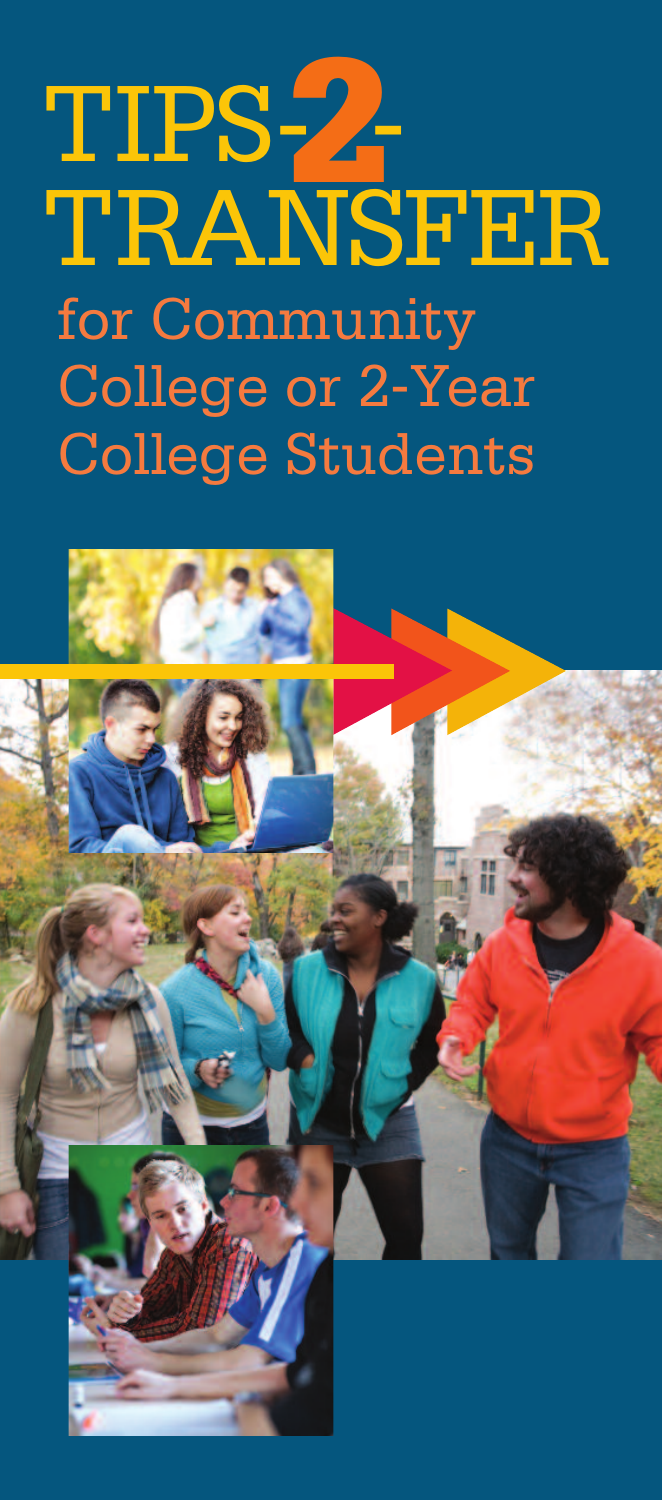**Are you** interested in pursuing a bachelor's degree following completion of your associate degree? Or, perhaps you wish to make a change and continue your studies in a different area or major. Read on.

# **Q&A**

# **Transferring from a 2-year to a 4-year college or university**

# **1. How do I identify my career interests?**

 Start at the end and ask yourself: Where do I want to end up, and how do I get there? Think about your interests and your skills, and how they can lead to different career paths. Visit Explore Careers at GoCollegeNY.org for online tools to match your interests with a career. Meet with a career counselor at your current college to research academic majors and help you explore your options.

# **2. How do I research transfer colleges?**

- Think about what is important to you: majors offered, GPA requirements, geographic location, size, cost, selectivity, athletics, housing, religious affiliation, and setting (urban, suburban, or rural). Search for colleges that meet those criteria. There are many online college search websites such as GoCollegeNY.org that will help.
- Be sure you take a look at course equivalencies, often found on an institution's website, to determine how your earned college credits will transfer.

# **3. What steps can I take to help me make my final college choices?**

- Meet with a Transfer Counselor at your current college.
- Visit campuses! You want to get a feel for the culture of a college to determine if it is a good fit for you.
- Always meet with an admissions representative at the university or college you're interested in attending. During the visit, inquire about potential scholarships, housing, financial aid, and other important concerns.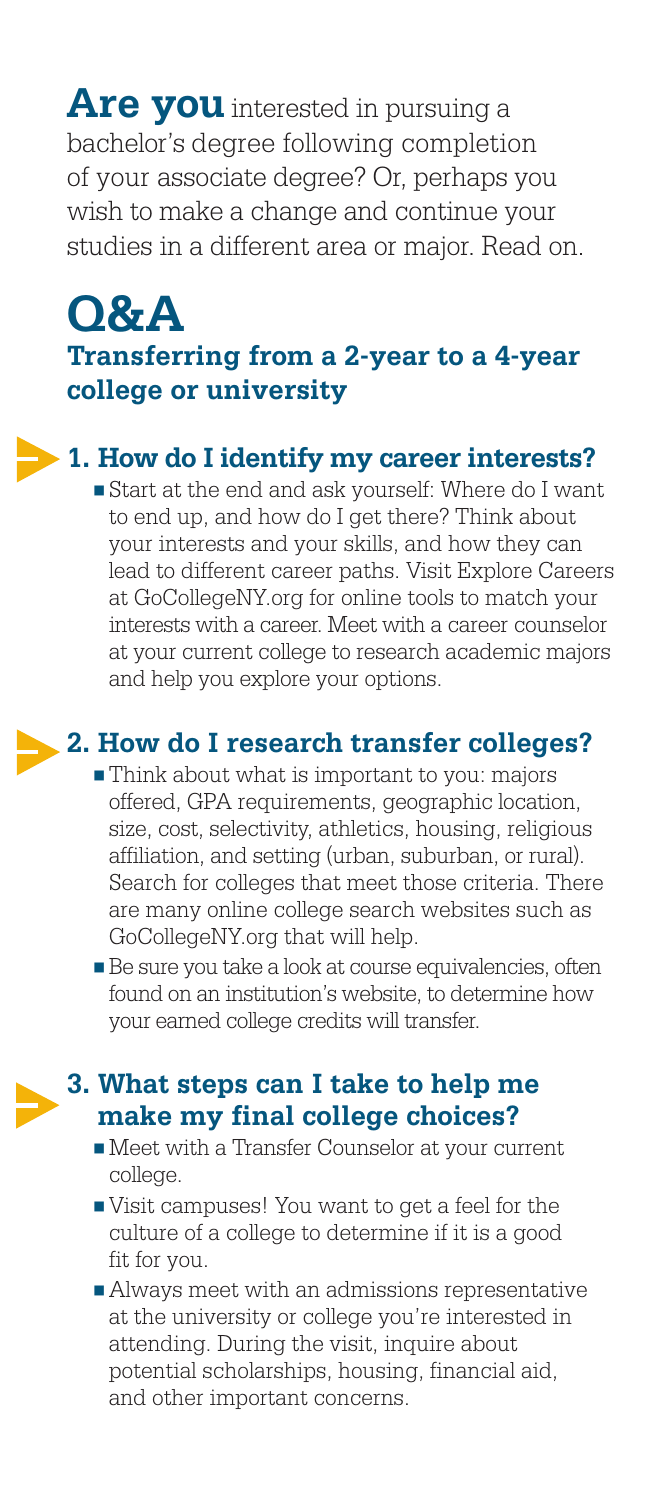It is very important to understand **how your current college credits will transfer.**

# **4. What courses should I be taking now and how will I know what credits will transfer?**

- Concentrate on the pre-requisites you'll need to be admitted into your chosen academic major. Note that many colleges have very specific criteria for the transfer of major courses.
- Review Course Equivalencies often found on the 4-year institution's website.

## **5. How do I begin the application process?**

- **Check the college's website for application** procedures.
- Some academic programs (e.g., nursing, teacher education, social work) require a separate application in addition to the general application.
- Many universities/colleges prefer that you apply online. College applications are often found on the college's Admissions page in a link such as 'Apply Now.'
- Always pay attention to the deadlines!

# **6. Which transcripts do I need to send?**

- Request your official transcripts from your current college and ALL other colleges attended, and from your high school, if required by the college.
- Keep track of who you submitted the transcript request to, when the request was made, and the mailing address you indicated on the request.

#### **Helpful Websites:**

- **www.nycolleges.org**
- **www.GoCollegeNY.org**
- **www.studentaid.ed.gov**
- **www.hesc.ny.gov**
- **www.collegetransfer.net**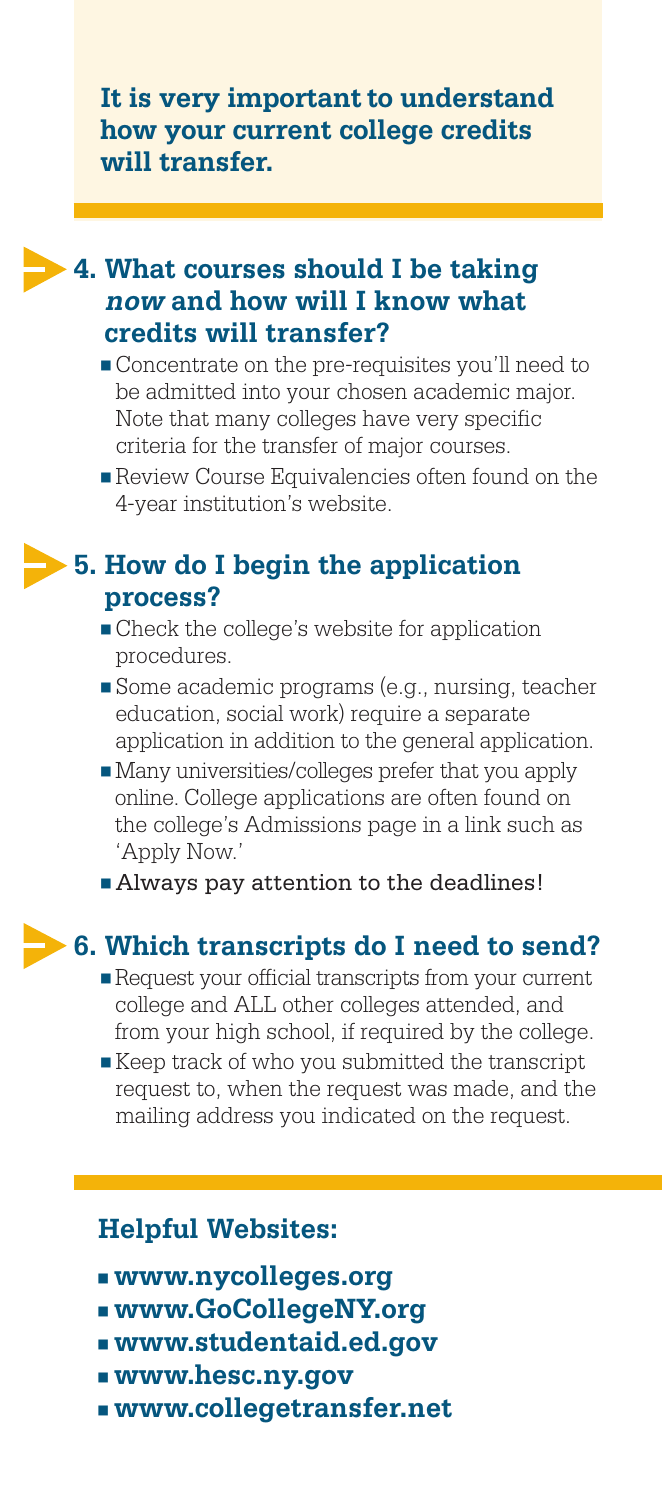## **Be sure to watch the deadlines for submission of all applications.**

# **7. How do I apply for financial aid?**

- Contact each college's financial aid office to ensure you complete all paperwork required to be considered for all types of financial aid.
- Visit studentaid.ed.gov to learn about federal money for higher education. Visit hesc.ny.gov for information about New York State aid programs.
- Complete the Free Application for Federal Student Aid (FAFSA) at www.fafsa.ed.gov. Do not wait to be accepted before applying for financial aid!
- Include all universities/colleges you are considering on your FAFSA. Additional colleges can be added to your FAFSA at a later date.
- **If you are a New York State resident applying** to a college in New York State, apply for TAP online at: www.tap.hesc.ny.gov
- Watch the deadlines for submission of all financial aid applications**.**

# **8. How do I check the status of my application?**

- $\blacksquare$  Call the college or go online to check the status of your application.
- Keep in contact with the Admissions staff at the colleges you are applying to throughout the process. Ensure your contact information (telephone number, email address, and mailing address) is current.



Check with the Transfer Counselor at the college or university to which you are applying to be sure that you meet all admission requirements and deadlines. Ask:

- What courses and credits will be accepted for transfer credit and what are their course equivalencies?
- **How will the transferred courses and** requirements enable me to earn the degree I am seeking?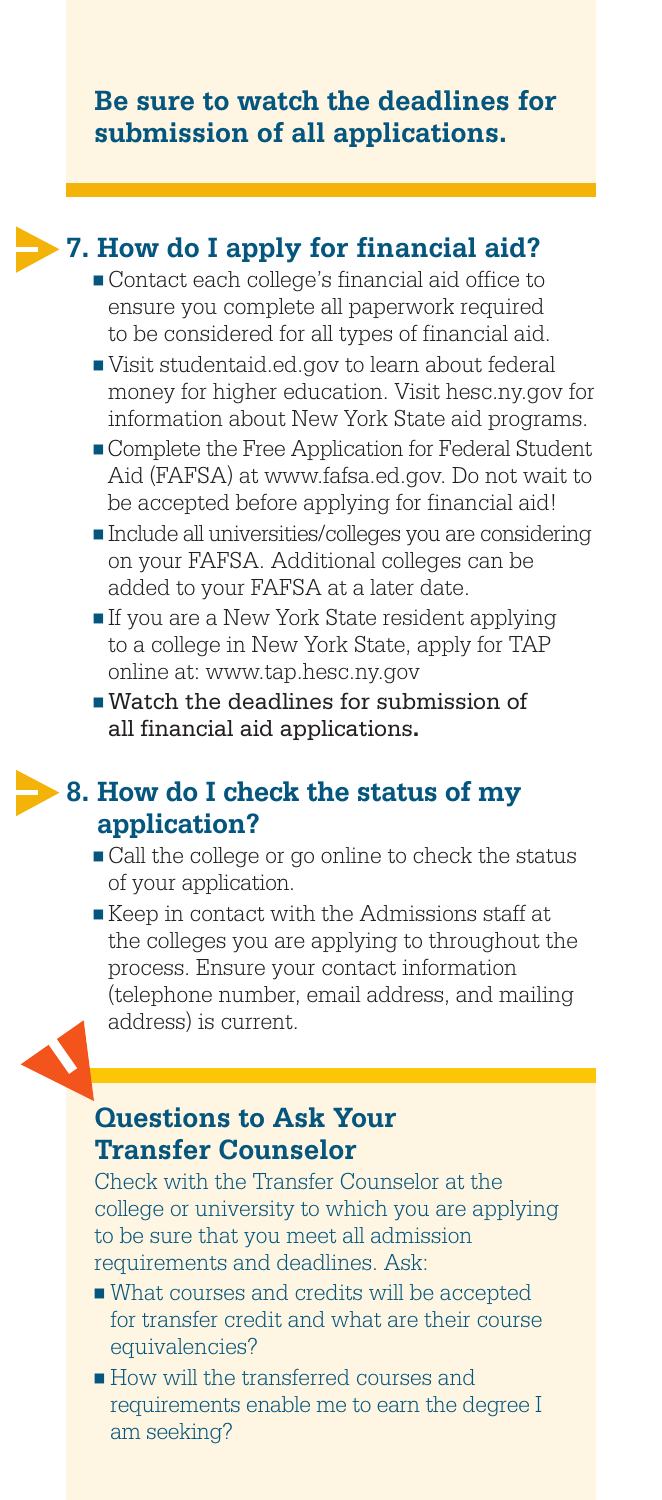# **Transfer Checklist**

#### **Identify the academic major you hope to pursue**

**Research colleges and universities**

- $\Box$  Visit the campus (take a tour); or, if not possible, visit virtually on the web or use social media
	- Schedule an appointment with admissions and/or the academic department that interests you
	- Ask about:
		- **-** Transferability of credits
		- **-** College cost
		- **-** Financial aid (learn about availability of grants, scholarships and loans, as well as application requirements and deadlines)

#### **Gather and prepare application and supporting documents such as:**

- High School transcripts (if required) and, if also requested, SAT or ACT, and AP scores
- $\blacksquare$  College transcripts from current college (if attending) and all other colleges previously attended
- Educational gap statement/essay (if you have taken time off from school, you may be asked to write an essay outlining what you have been doing during that time)
- **Letter(s)** of recommendation

#### **Apply for financial aid**

- Submit your FAFSA
- Apply for any scholarships, grants, other aid

#### **Once you've been admitted…**

#### **Review your Transfer Credit Evaluation**

- **Meet with an advisor or transfer counselor to register for courses and complete enrollment**
	- **Pay deposit by deadline**
	- Decide on housing (if needed)
	- **Attend orientation session**
	- Submit health and immunization records
	- Submit final college transcripts